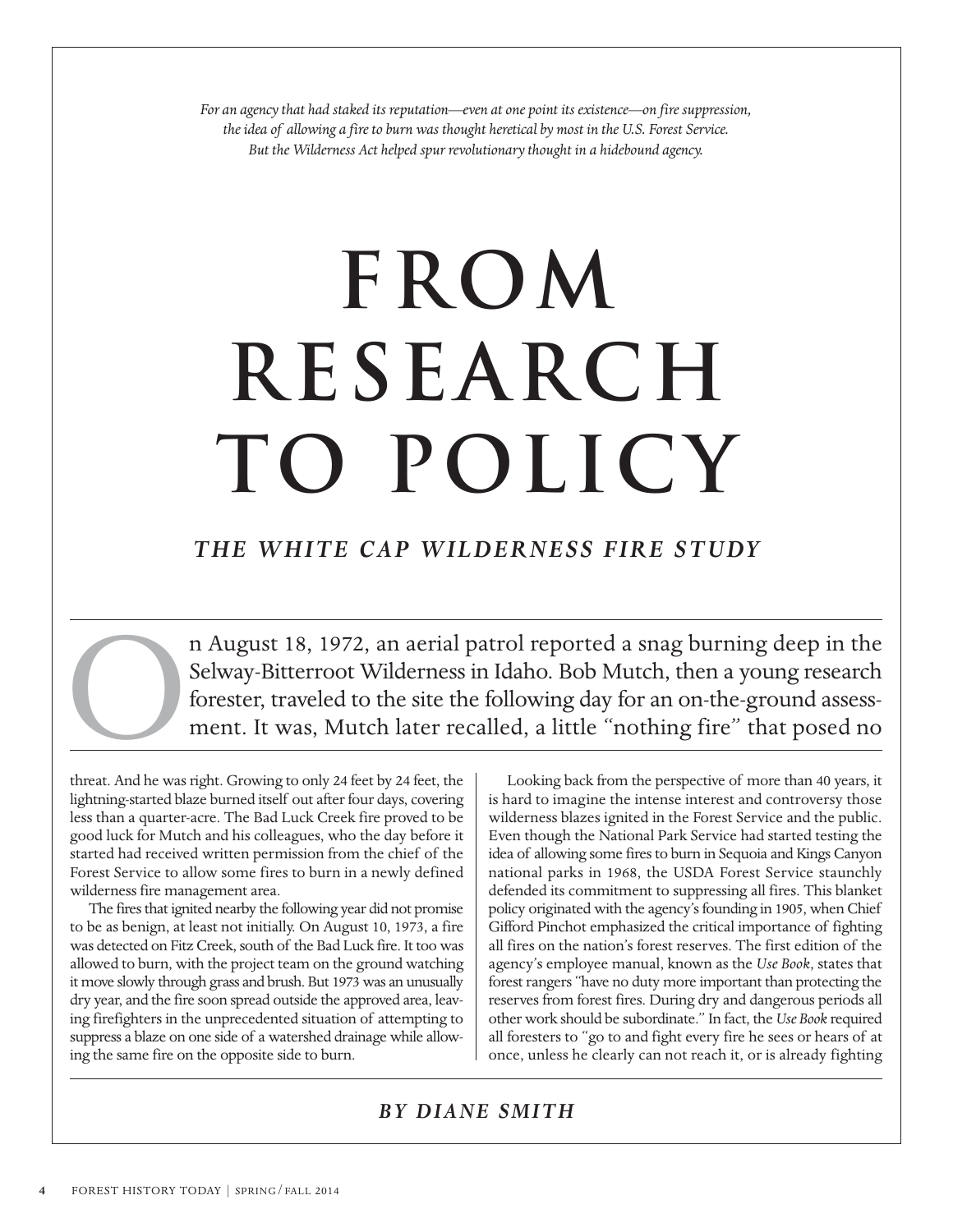

*This staged photo from 1955 on the Shasta-Trinity National Forest in California captured the Forest Service's "10 a.m. policy" in one image use any and all means available to control and suppress fire as quickly as possible.*

another fire." The *Use Book* explicitly directed rangers to stay at the scene of a fire until it was extinguished or they were forced to leave the area to protect their own lives.<sup>1</sup>

During these formative years, Pinchot promoted the belief that only the Forest Service had the manpower and resources needed to manage and protect the nation's vast forest reserves. But in 1910, a fire of historic proportions swept through the American West, shaking the foundational beliefs of the relatively new agency and directly challenging its ability to suppress all wildland fires. The Big Blowup, as it became known, burned more than three million acres in Idaho and Montana and killed 85 people—most of them firefighters. The public outcry made the Forest Service more determined than ever to suppress all fires on public lands, whenever and wherever they started. The fledgling agency, now under the leadership of Pinchot protégé Henry Graves, called for "fire protection plans" to identify those forests most at risk

and to develop plans to protect them. With congressional support, the Forest Service also began investing in roads, communication networks, and lookouts to ensure a more timely response to all wildfires.<sup>2</sup>

And yet forests continued to burn, particularly in the fire-prone wildlands of the West. After winds swept fire through nearly onequarter million acres in Oregon in 1933, the Forest Service doubled down on its commitment to locate and suppress all wildland fires. The agency increased patrols, employed additional fire lookouts, and in 1935 instituted a "quick-action strategy" that called for control of all wildland fires by 10 a.m. the day after they were detected.3 Forest Service firefighters soon found that not all blazes, particularly those burning deep in wilderness areas, could be reached and suppressed in such a timely fashion by men on the ground. In 1940, therefore, the agency upped its response yet again and began deploying smokejumpers, firefighters who para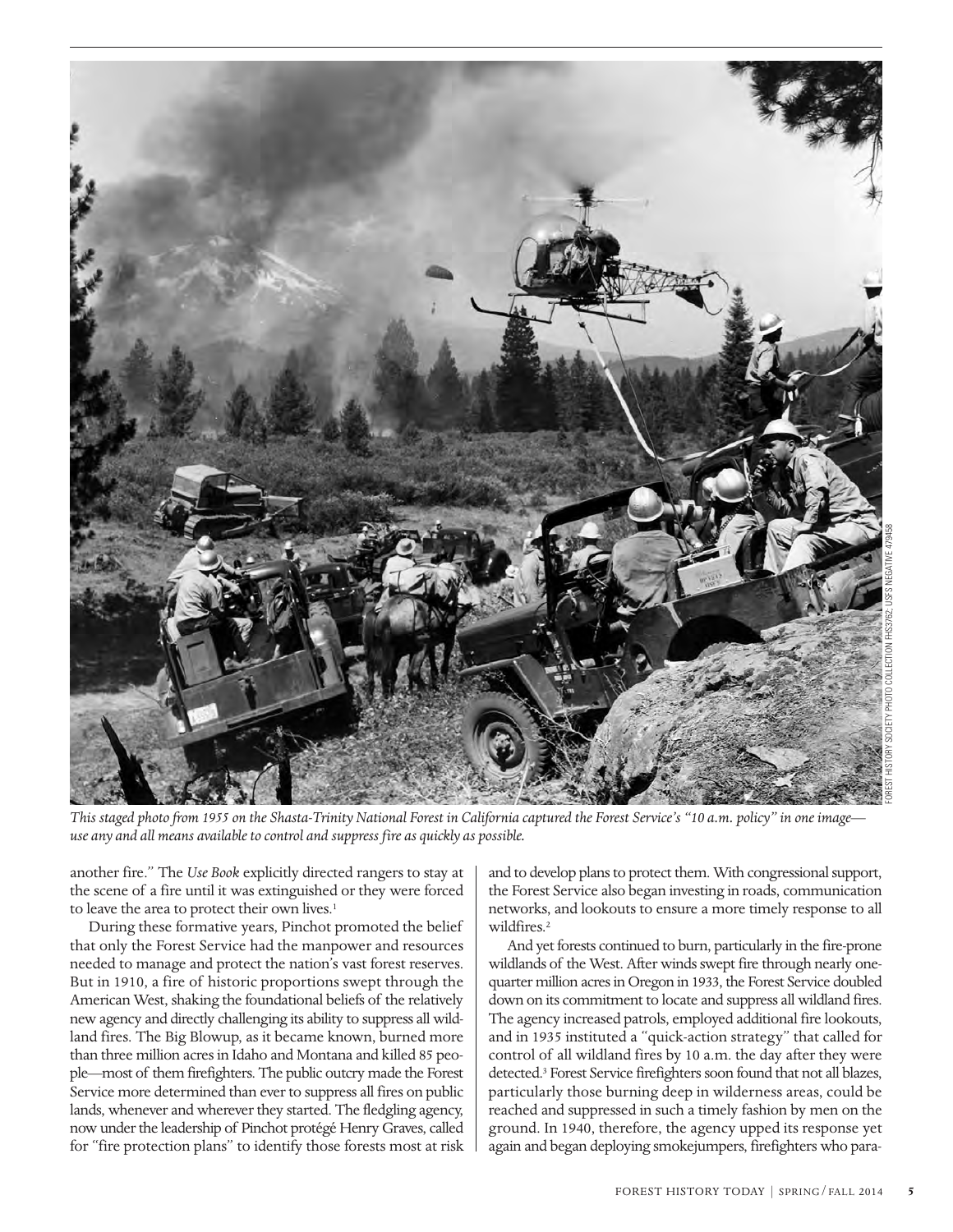chuted into an area close to a fire to bring it under control by 10 a.m. the following day.

By 1970, when Region 1 (which includes Montana and northern Idaho) of the Forest Service began to explore policies to allow some lightning-caused fires to play a more natural role in wilderness areas, early fire detection and aggressive suppression had been embedded in the agency's culture and public identity for decades. It is no wonder that suggesting that some fires be allowed to burn without even attempting to fight them appeared heretical to many both inside and outside the agency.

As America celebrates the 50th anniversary of the Wilderness Act, it is worth exploring how a small team of foresters and administrators, working in what was then known as the Northern Forest Fire Laboratory (now the Missoula Fire Sciences Laboratory), the Bitterroot National Forest, and Region 1 of the Forest Service, challenged this long-standing wildland fire control policy and collected the data and on-the-ground experience needed to persuade policymakers to change it. Taking a multidisciplinary approach, this research-management partnership developed methods to collect data on past fire activity and predict future fire potential. The partners documented the relationships between fire and representative wilderness ecosystems within the study area and illustrated the historical role fire has played for millennia in many of the wildlands of the West. Their research opened the door to new management strategies that allowed at least some lightningcaused fires to burn freely in the nation's wildlands and helped contribute to the long-term health and sustainability of wilderness areas in the region and beyond.

#### **INTERPRETING THE WILDERNESS ACT**

The Wilderness Act, passed in 1964, called for select federal lands to be managed in such a way as to "leave them unimpaired for future use and enjoyment as wilderness" and to protect "their wilderness character." The law defined wilderness as undeveloped federal land where "the earth and its community of life are untrammeled by man," land that retains "its primeval character and influence." Perhaps most significantly, the Wilderness Act required that wilderness be protected and managed so that it appeared to be "affected primarily by the forces of nature, with the imprint of man's work substantially unnoticeable."4

The Wilderness Act also called on the secretaries of the Interior and Agriculture to review and recommend public lands suitable for wilderness designation. As the Forest Service began identifying potential wilderness areas, some in the agency debated how best to manage designated lands to maintain their wilderness character. The Wilderness Act made exceptions for the control of fire, insects, and diseases, giving land managers flexibility when responding to wildland fires and other natural disturbances. This exception also allowed the existing Forest Service fire control policy to meet the letter of the law.

However, a few individuals began to suspect that this policy conflicted with the act's intent. They pointed out that firefighting efforts on wilderness lands left behind a highly visible "imprint of man's work." Some foresters, such as William "Bud" Moore, who had lived his entire life in western Montana and knew the region's forests from years of hunting and trapping, had noticed that decades of fire suppression resulted in unnaturally high buildups of flammable fuels, and that the exclusion of fire seemed to have altered the structure and composition of ecosystems that had evolved with fire over millennia. Moore called for "ecologically

enlightened change" in how the Forest Service managed fires, supported by a better understanding of "fire's role in ecosystem function."<sup>5</sup> Bill Worf, Region 1's chief of recreation and lands, argued that fire control had proven to be one of the most "unnatural" effects on much of the region's wilderness. Suppressing fires, he wrote at the time, had "a drastic effect on the natural ecology. Letting lightning fires burn is the 'natural process.'"6 The questions raised by Moore, Worf, and others directly challenged the Forest Service's hidebound commitment to suppressing all wildland fires.7

#### **"HERETICS!"**

The debate came to a head in 1970. Forest Service leaders such as Jack Barrows, a long-time fire researcher and, at the time, director of the Division of Forest Fire and Atmospheric Sciences Research in Washington, D.C., advocated for more research to improve control of wildland fire. In a 1970 talk he gave to the Society of American Foresters, "Forest Fire Research for Environmental Protection," Barrows emphasized the "danger and waste of wildfires." And he introduced several programs under way at the Northern Forest Fire Laboratory (Fire Lab) in Missoula as examples of how research could help improve the prevention, detection, and suppression of all wildland fires. Just as Gifford Pinchot and others had argued before him, Barrows believed that protection of the nation's forests meant protecting all public lands from fire.<sup>8</sup>

By the late 1960s, however, some Forest Service researchers had begun to explore the beneficial role fire played on the landscape. In one innovative field study, researchers at the Northern Forest Fire Laboratory investigated how prescribed burning affected wildland attributes, such as air and water quality, erosion, vegetation development, conifer regeneration, and small-animal populations.<sup>9</sup>

At the same time, another Missoula Fire Lab researcher pursued an even more provocative question. Taking an ecosystems approach, Bob Mutch hypothesized that some wildland species may have "inherent flammable properties that contribute to the perpetuation of fire-dependent plant communities." In 1969, he conducted extensive combustion tests in the Fire Lab's burn chamber using plants from three ecosystems. In 1970, the science journal *Ecology* published Mutch's research results demonstrating that plants from fire-dependent ecosystems burn more readily than those from non–fire-dependent communities. In the article, Mutch also called for studying wildland fire as part of an ecosystem process.<sup>10</sup>

In response to the intensifying debate about the natural role of wildland fire and wilderness, in 1970 the Forest Service organized a series of meetings and workshops to explore the agency's management of wilderness and possible alternatives to the 10 a.m. policy. For example, Region 1 hosted "Beyond Roads End," a wilderness workshop for administrators, researchers, and public land managers. To give a historical context for the Wilderness Act, meeting organizers provided participants with a workbook of reprints going back as far as a 1930 Robert Marshall article in *Scientific Monthly* arguing for wilderness protection. It also included Worf 's draft of proposed changes to the region's multiple-use guide, and his comments about the ecological benefits of wildland fire in wilderness.

That same year, the Forest Service hosted a national fire policy meeting in Denver. Recommendations from this conference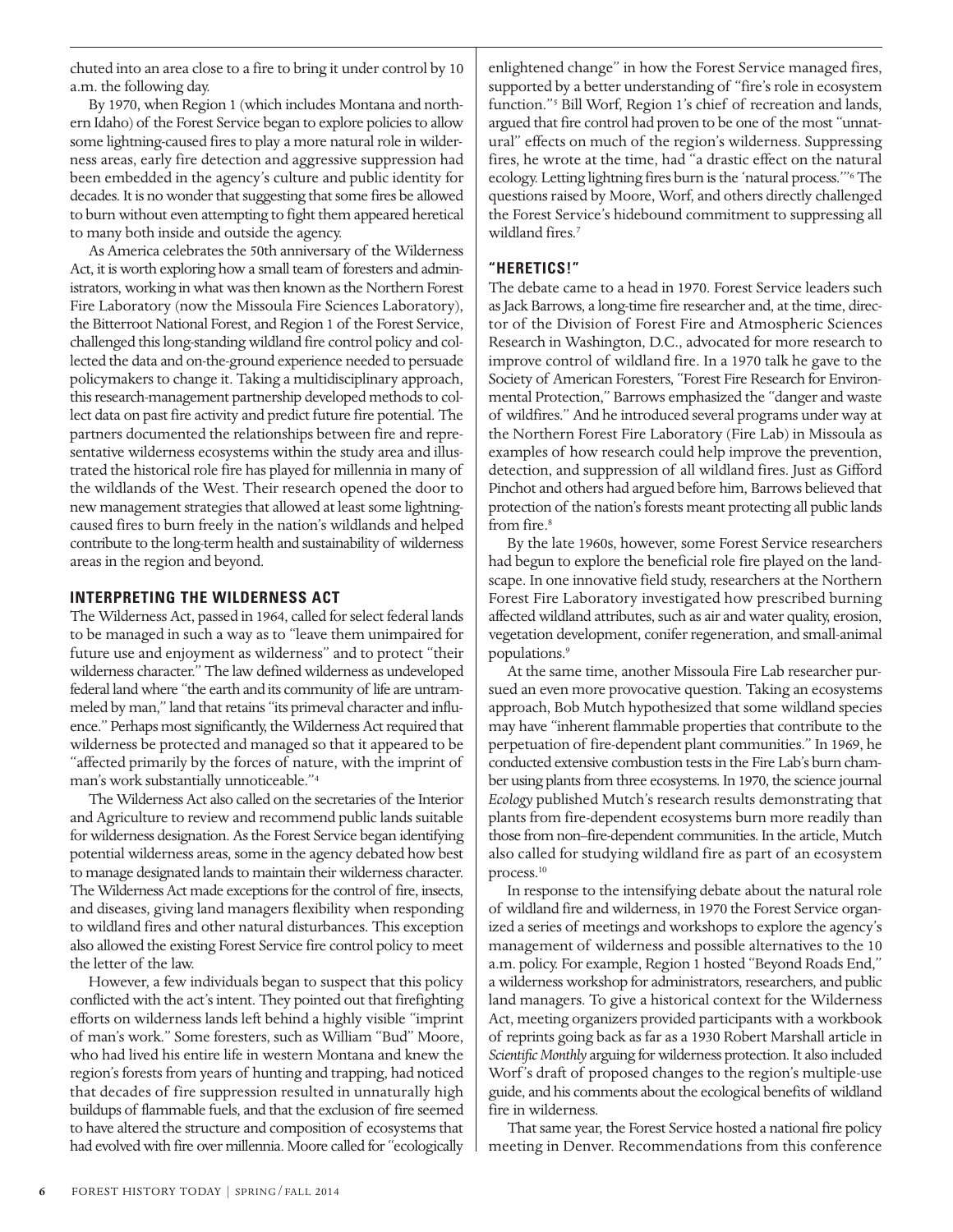

COURTESY OF BOB MUTCH

*Like the Vatican's use of smoke when announcing a new pope, this small puff of smoke from the Bad Luck Creek Fire signaled the Forest Service had selected a new policy for fire in its wilderness areas.*

included a call for the agency to reaffirm the 10 a.m. policy but with exceptions previously approved by the chief. Meeting participants agreed that regional foresters should be allowed to manage fires in wilderness areas, but to do so they must first prepare management plans with clearly stated justifications, criteria, conditions, and actions to be taken.<sup>11</sup> In other words, to reintroduce fire in the wilderness required building a bridge between science

and legislation on one side, and public beliefs and agency traditions on the other.

To initiate these changes required senior administrators willing to question Forest Service doctrine and take significant risks with their own careers. It also called for foresters, many of whom had fought fires earlier in their careers, to disregard years of education and training and to stand back and watch as wildfires burned,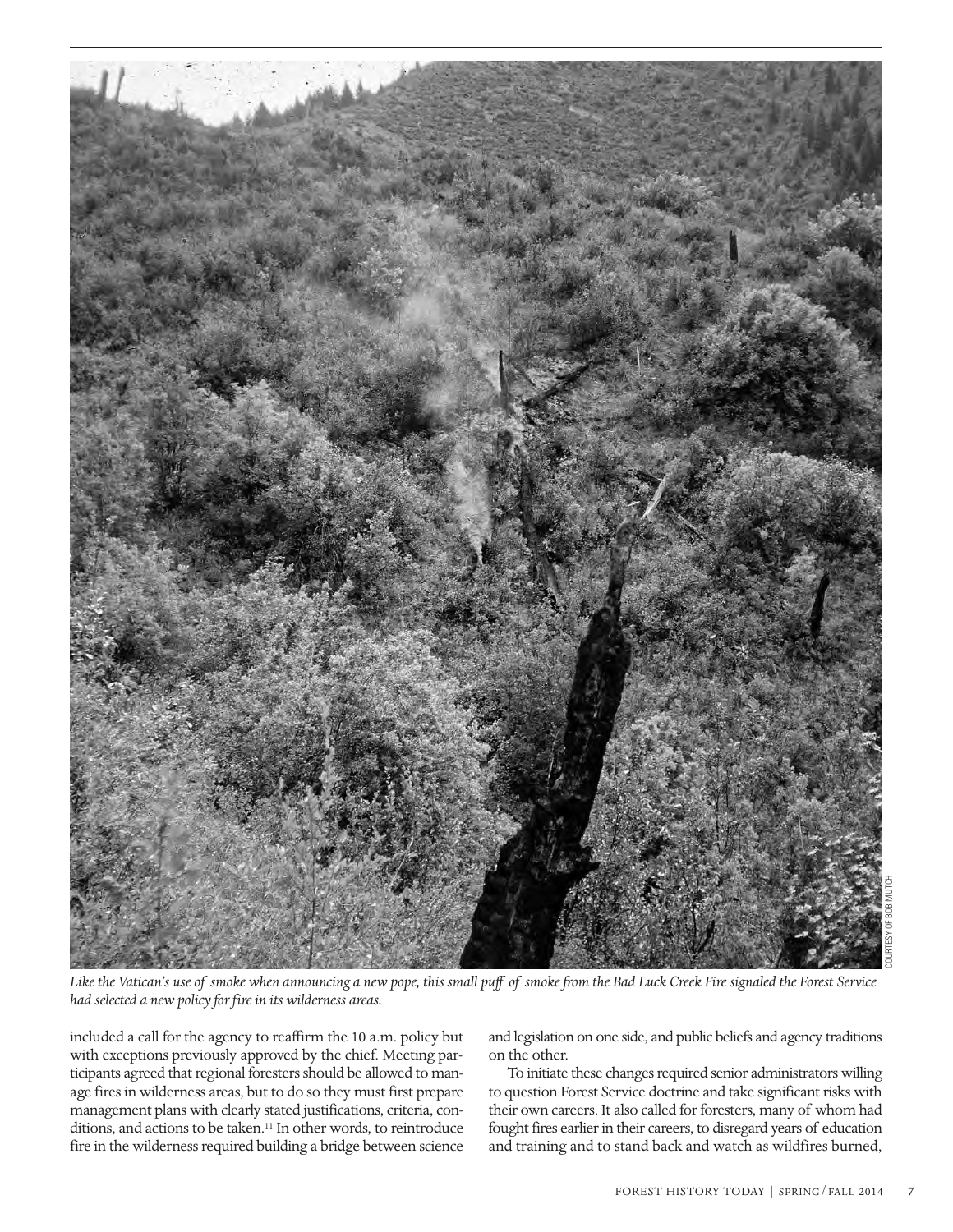knowing that if a fire escaped from a wilderness study area or threatened individuals or property, it could cost them all their jobs. Understanding the risks involved, a colleague later jokingly referred to those willing to test the radical idea of letting some wildfires burn themselves out in the backcountry as "Renegades! Heretics!" Indeed, he was surprised at the time that they were not all fired.12

But change called for more than renegade foresters and risktaking administrators, as visionary as they now appear in retrospect. Even though many Forest Service personnel might have agreed in principle with those who saw an important link between fire and the ecological integrity of wilderness, to implement a change of policy and build a defensible fire management plan, administrators needed the same comprehensive knowledge and data long available to those responsible for fire prevention and control. They needed evidence.

#### **HEADING IN A NEW DIRECTION**

Sometimes systemic change requires having the right people in the right place at the right time. In the late 1960s and early 1970s, Region 1 of the Forest Service experienced a convergence of individuals who would directly influence the future of wildland fire in wilderness areas. One arrived in 1969, when the Forest Service transferred Bud Moore from Washington, D.C., back to Missoula to serve as the regional director of Fire Control and Air Operations. In his new position, Moore assumed responsibility for controlling wildland fire throughout Region 1. After a lifetime spent traversing the Selway-Bitterroot area and nearly 40 years fighting fire there, Moore came to his new position viewing fire as a natural part of the regional landscape. As he wrote in his field journal in 1971, the Selway-Bitterroot was "big fire country, its diverse landscapes laced with vegetation spawned by both ancient and recent fires…[I]n the Selway-Bitterroot fire is the agent whose raw force has in the past perpetuated vegetative and wildlife variety."13

Based in part on Moore's personal observations, the respect he commanded from those in the fire control community, and the recommendations of both the wilderness workshop and the national fire policy meeting, Region 1 soon advocated a policy of letting "wildfire more nearly play its natural role."14 Before Moore could adopt this policy regionwide, however, he needed to present a management plan to the chief of the Forest Service for approval. For this, Moore turned to a relative newcomer to the area, Orville Daniels, the new Bitterroot National Forest supervisor.

Like Moore, Daniels came to Region 1 with an interest in fire, having worked on fire control on the Challis National Forest in Idaho. The two agreed to establish a fire management test area in the Selway-Bitterroot Wilderness, which represented many of the ideals described by the Wilderness Act. They focused on the 66,000-acre White Cap drainage because it appeared to have a long history of wildland fires, coupled with highly effective suppression efforts over the past few decades. The drainage also represented a microcosm of the wilderness area as a whole, with a mixture of north- and south-facing slopes, ponderosa pine and subalpine communities, shrub fields, and even grand fir–cedar ecosystems along some streams.

Daniels enlisted forester Dave Aldrich, who had worked in fire control in Idaho, to assume the new position of wilderness fire planner for the Bitterroot National Forest. Then Daniels hired research forester and former smokejumper Bob Mutch to colead

the project. Mutch, who worked at the Forest Service's Fire Lab in Missoula, came to the project with an established interest in the ecology of wildland fire. He also had direct access to the facilities and additional expertise the two-man team would need to develop a data-driven fire management plan in three years, the window of time assigned by Daniels.

Dave Aldrich and Bob Mutch started work on the Selway-Bitterroot Wilderness Fire project in August 1970. To make the most of the limited field time left that year, they conducted an extensive reconnaissance of the White Cap drainage, even snowshoeing through the area until extreme winter weather prohibited backcountry travel. As part of their planning effort, and to increase their understanding of wildland fire behavior, Aldrich and Mutch visited Sequoia and Kings Canyon national parks, where the National Park Service had initiated a program to allow some backcountry fires to burn. As Aldrich later recalled, they not only discussed fire ecology with those at the forefront of this kind of management and policy change, they also flew over a fire that managers had allowed to burn that year. Aldrich returned to Missoula with a much greater appreciation of the role fire played in the region. "It's a part of the ecosystems out here and it had been [throughout] time," Aldrich recalled. "I was learning and learning fast and liking it."15

Based on their initial inquiries and observations in the field, Aldrich and Mutch established three goals for the project's first full year: 1) develop inventory methods that could be adapted for use in other wilderness areas; 2) identify the past relationships between fire and ecosystems in the Selway-Bitterroot Wilderness; and 3) with these tools and fire histories in hand, determine management strategies for a more natural incidence of fire in the White Cap study area and wilderness generally. Enlisting the help and advice of botanists, soil scientists, hydrologists, dendrochronologists, fuel specialists, wildlife and fisheries experts, and others, Aldrich and Mutch listed all trees, shrubs, flowering plants, and grasses found in the drainage, described the hydrology and geological formations, and inventoried the 32 species of birds observed in the study area. They documented the size and occurrence of fires in the study area from 1926 to 1970 (a total of 212 fires) and sampled tree cores, finding evidence of fires going back to at least 1746. In addition, they contracted with Jim Habeck, a botany professor at the University of Montana, to conduct a more general reconnaissance of the entire Selway-Bitterroot Wilderness to help put the White Cap study area into a broader biological and geological context.<sup>16</sup> Most significantly, the team mapped 380 plots in the drainage and, applying inventory methods developed by Fire Lab fuel specialist Jim Brown, began collecting fuel data. Some of these initial plots would be remeasured every year for three years, with more than a thousand plots in the test area documented by 1973.17

In the winter of 1971–72, with the end of their three-year planning window fast approaching, Aldrich and Mutch synthesized the data that they and others had collected for the 100-squaremile study area along the White Cap drainage. First, they defined the various fire management zones, or "ecological land units," in terms of land forms, soils, and vegetation. They described these zones as shrubfield, ponderosa pine–savanna, ponderosa pine– Douglas-fir south slope, north slope, and subalpine, then made specific recommendations for responding to fire in each of the five zones. For example, fires that put people or property at risk or occurred along some of the fire management area boundaries,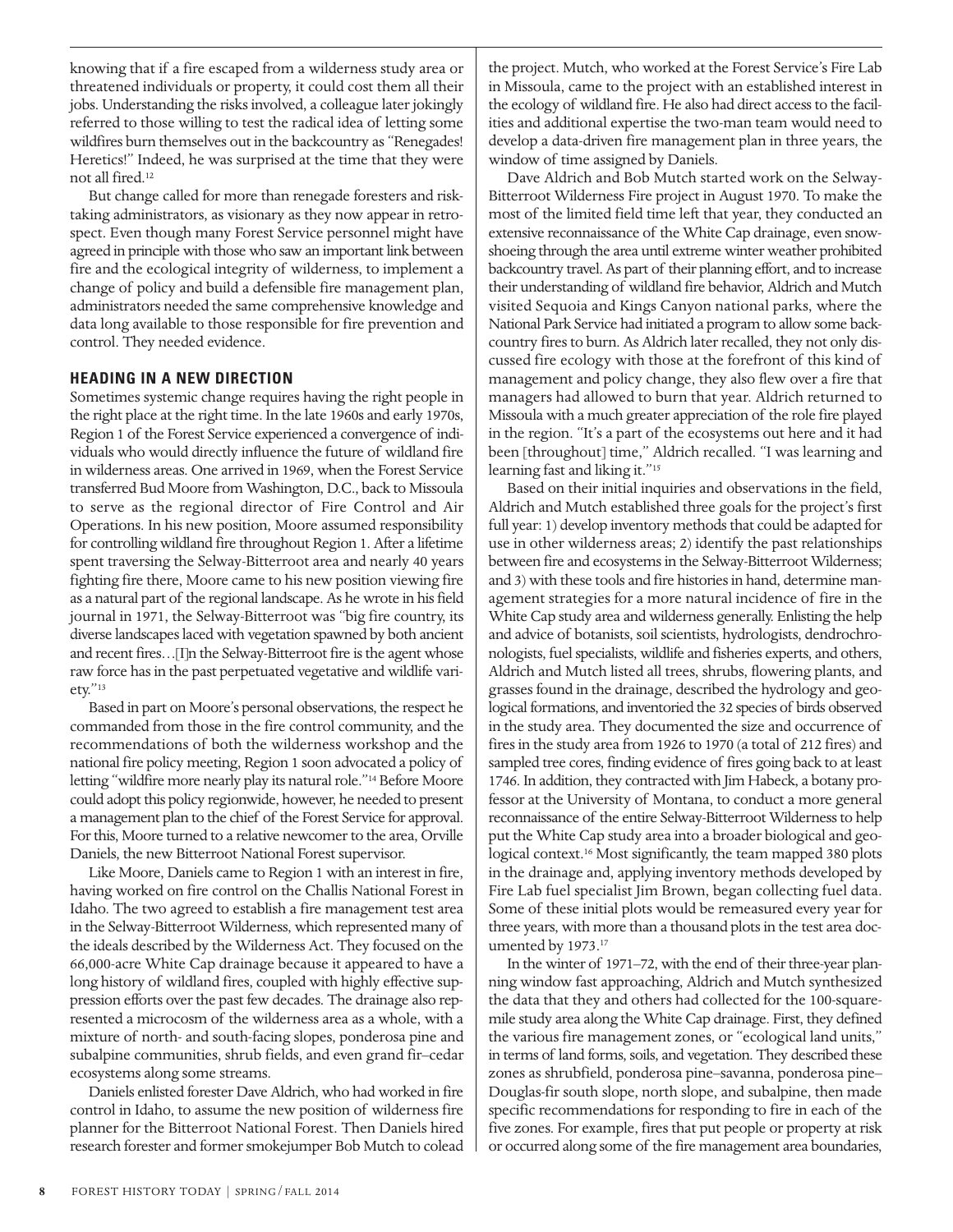

*The Snake Creek fire proved an immediate challenge to the new policy because it was adjacent to the prescription area. Fire crews found themselves fighting that fire while Forest Service officials watched the Fitz Creek fire burn on the other slope. Orville Daniels later recalled a technician saying, "You know, we just thought you were full of talk when you said you were going to have fire in the wilderness. We never believed you would have the courage enough to do it. We believe you now."*

and thus threatened nonstudy areas, were to be suppressed. On the other hand, fires west of the Peach Creek drainage or in subalpine communities were to be observed and allowed to burn. Yet others would be suppressed or observed depending on the time of year, the fire's exact location, and the availability of fuel and its condition. In some cases, fires might be observed initially but suppressed later, depending on conditions on the ground.

The project management team intended these detailed recommendations not only to function as a specific plan for the White Cap but also to serve as a model for creating "a defensible planning basis for preparing fire management prescriptions in wilderness." Others could learn from their experience in both developing and implementing a fire management plan in wilderness areas. However, they had authorization to pursue their study in the White Cap only until June 30, 1973, when the three-year commitment would expire. Aldrich and Mutch therefore requested immediate approval of their proposal so that they would have time to implement the fire management plan during the 1972 fire season. In July, the fire control officer, the forest supervisor, and the regional forester all approved it, opening the door for its final approval by the Washington office.

In early August, Orville Daniels and Bob Mutch flew to Washington to brief Chief John McGuire on the proposed changes to the management of fire in the study area. McGuire, a former

forestry researcher himself, agreed that fire would help restore ecological processes to fire-dependent wilderness lands, and on August 17, 1972, he formally approved the management plan. The very next day, lightning ignited the Bad Luck Creek fire. In accordance with the just-approved prescriptions, the fire was observed and allowed to burn until it extinguished itself.

The following year presented a more serious challenge, testing the team's resolve to apply the plan consistently in potentially dangerous weather conditions. Because of the unusually dry season, many fire control specialists in the region recommended that the project team abandon the plan until conditions improved. But Daniels had the support of both Bud Moore and Chief McGuire and so decided to stick with the fire management plan as it had been written.<sup>18</sup>

In 1973, the first full year of the approved fire management plan, several lightning fires burned in the White Cap study area, most totaling less than a quarter acre. Some fires were suppressed and others allowed to burn, per the prescriptions. On August 10, 1973, lightning ignited a fire along Fitz Creek in the ponderosa pine–savanna ecological land unit. The recommendations for this area, given conditions on the ground, called for observation, with suppression if the burn crossed into the adjoining ecological land unit. To help prevent this possibility, on August 13, a fire crew of seven men created what they hoped would be a defensible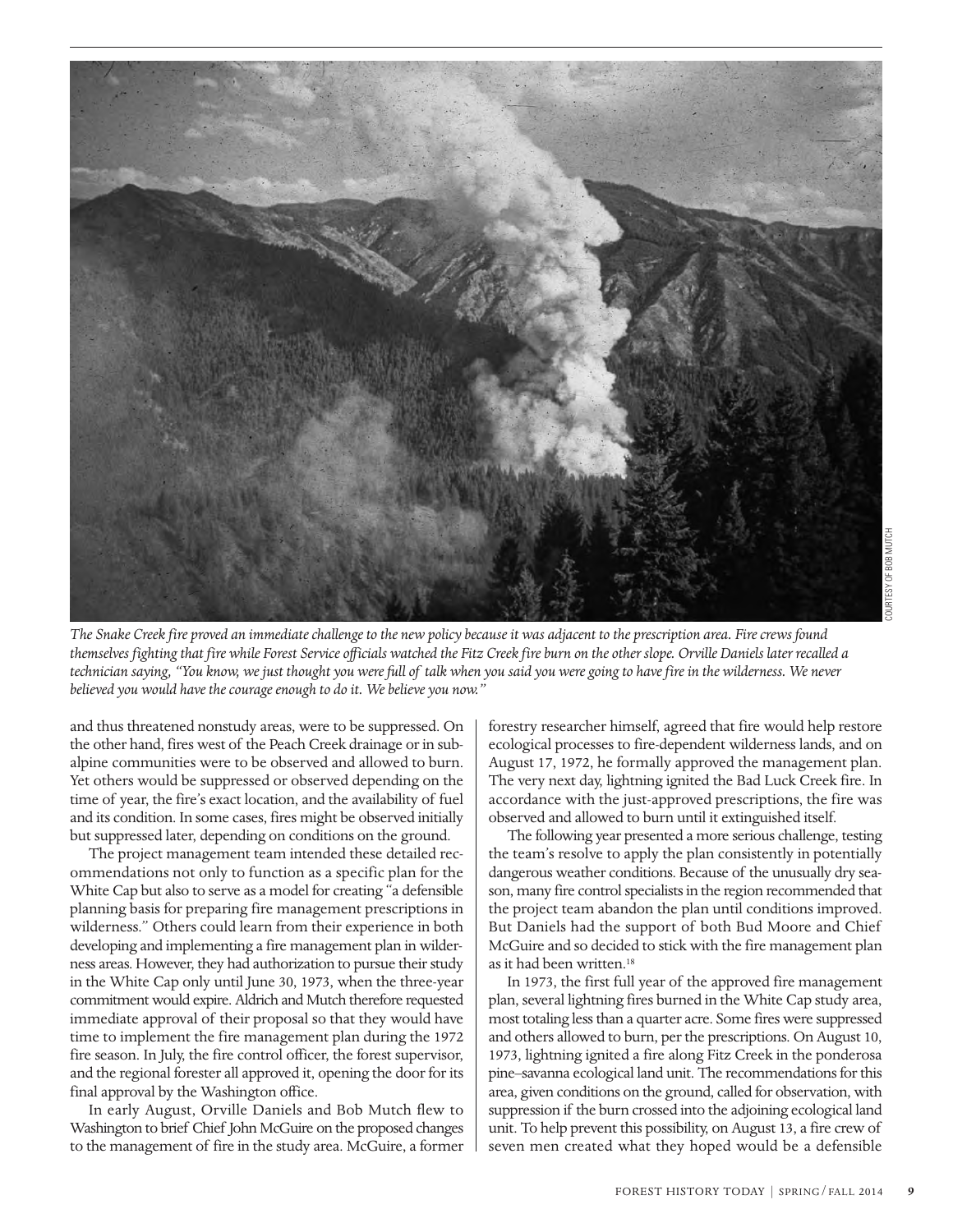boundary between the two land units. But wind soon carried the fire across the line in two places, increasing the fire's total size to 400 acres. The next day, 80 firefighters arrived to fight the fire dubbed the Snake Creek fire—in the adjacent area, while the fire continued to burn under observation in the ponderosa pine– savanna land unit. Eventually, the Snake Creek fire burned through 1,600 acres despite aggressive suppression efforts. Indeed, it took rain on August 31 to fully extinguish it. Moreover, the same August 10 storm that ignited the Fitz Creek fire started another along Peach Creek, where the prescriptions also called for observation. But in this case, the fire management team decided to suppress it after just three days, fearing it might merge with another fire burning outside the study area.<sup>19</sup>

Bob Mutch and colleagues at the Fire Lab established permanent research plots later that year to study the long-term effects

#### *Right: The Selway-Bitterroot Wilderness Area is on the border between Idaho and Montana.*

*Below: The fire at Fitz Creek (sometimes called Fritz Creek) was one of six fires started by lightning in the summer of 1973 in the White Cap Wilderness Fire Management Area. The Snake Creek fire started when the Fitz Creek fire jumped the fire break.*





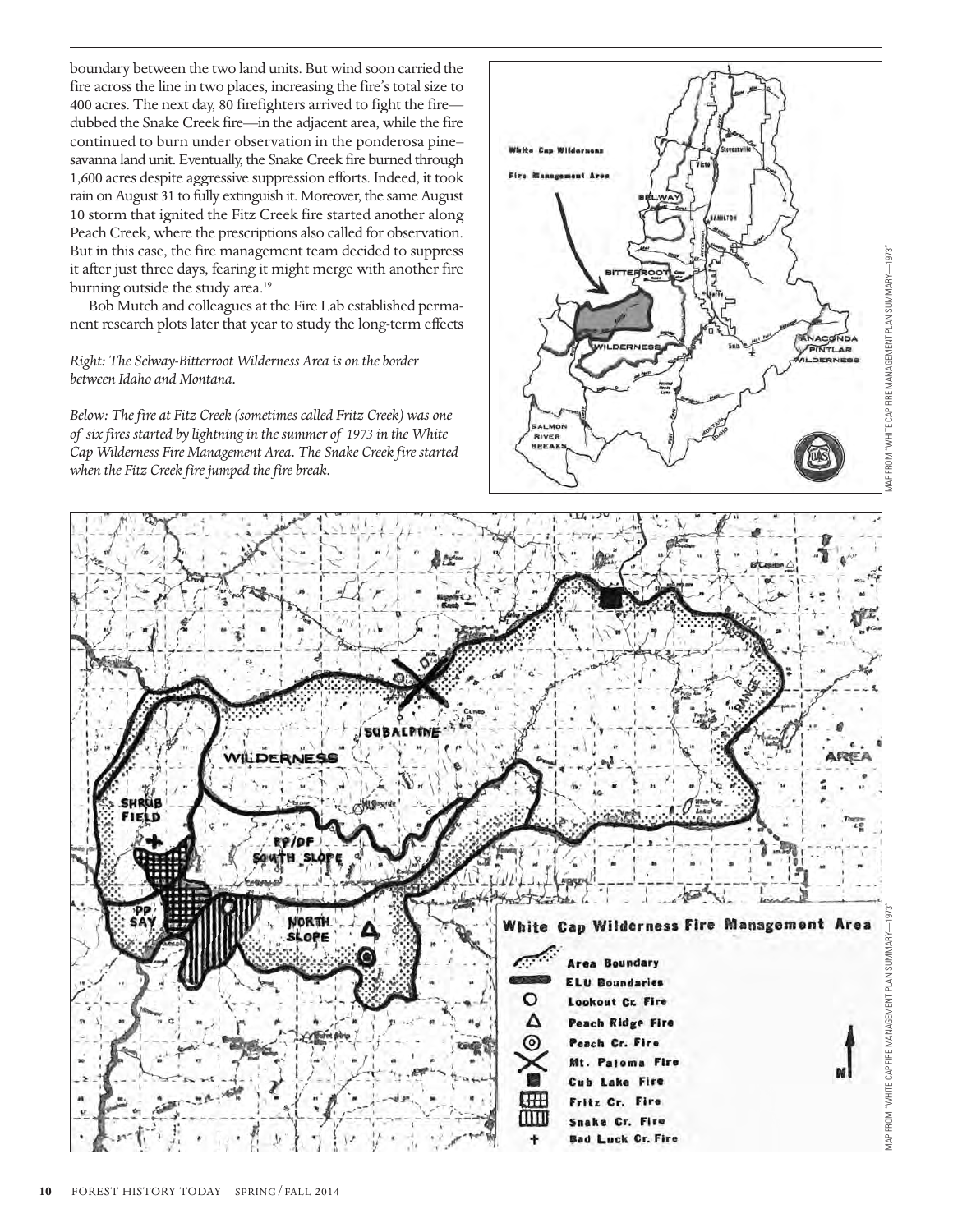

*The band of "renegades" reunited in 2002 and hiked to the White Cap area to see their handiwork. Once decried as heretics, the Forest Service used the occasion of the 30th anniversary to celebrate the men who had overturned the decades-old fire policy. From left to right: Bob Mutch, Bill Worf, Bud Moore, Orville Daniels, and Dave Aldrich. Joining them was Doris Milner, president of the Montana Wilderness Association in 1973 and a strong supporter of the wilderness fire program.*

of some of the first fires allowed to burn through the wilderness area in decades. Field crews conducted fuel inventories and collected vegetation data for a total of six years (from 1973 to 1977 and again in 1980). They also remeasured stands 1 through 100 in the original White Cap study area. These in-depth field evaluations of fuel and vegetation before and after fire exclusion, followed by inventories of conditions on the ground after fires were allowed to burn, provided researchers with some of their earliest detailed documentation of the effects of wildland fires in firedependent wilderness ecosystems. And that, in turn, helped influence both public opinion and public policy. Fires burned in the approved area without suppression and, contrary to the worst fears of many, the wilderness survived. Indeed, as vegetation and other studies documented over the years, the burned areas showed robust rejuvenation.

#### **FROM FIRE CONTROL TO FIRE MANAGEMENT**

Based in part on the success of the White Cap project, Forest Service administrators, managers, and researchers alike began to express greater openness to the idea of allowing some fires to resume their natural role in wilderness areas. Significantly, this change started at the top when Chief McGuire announced in 1973 that the Forest Service Division of Fire Control would henceforth be known as the Division of Fire Management. "The substance of the change, while reflected in many of our current activities, will be developed to a larger degree by our actions in the coming years. Without lowering our capabilities as a topnotch fire suppression outfit, we must raise the quality of our performance in other aspects of professional fire management such as fuels management and fire prevention," McGuire wrote.<sup>20</sup> At the same time, the journal *Fire Control Notes* changed its name to *Fire Management* to reflect this new "attitude and approach to managing fire."<sup>21</sup>

Other national forests soon began to develop their own plans for fire management in wilderness areas. For example, in 1974, based in part on the White Cap example and data collected by University of Montana professor Jim Habeck along the Moose Creek drainage and adjacent wilderness ecosystems, the Forest Service approved the Nez Perce National Forest's Bear Creek fire management plan. In 1975, the Gila Wilderness in New Mexico implemented a plan that allowed some fires to burn under limited conditions. And in 1976, Region 1 approved a new management plan for the entire Selway-Bitterroot Wilderness, calling in part for fire management prescriptions.

In 1978, the Forest Service announced a revised policy to provide "well planned and executed fire protection and fire use programs that are cost-effective and responsive to land and resource management goals and objectives." Building on the experience of the White Cap study, the Forest Service directed managers of national forests and wilderness areas to complete their own fire management plans. These plans were to include an evaluation of the fire protection and fire use necessary to meet land management goals and objectives, as well as measurable standards, such as the maximum individual fire size and tolerable annual